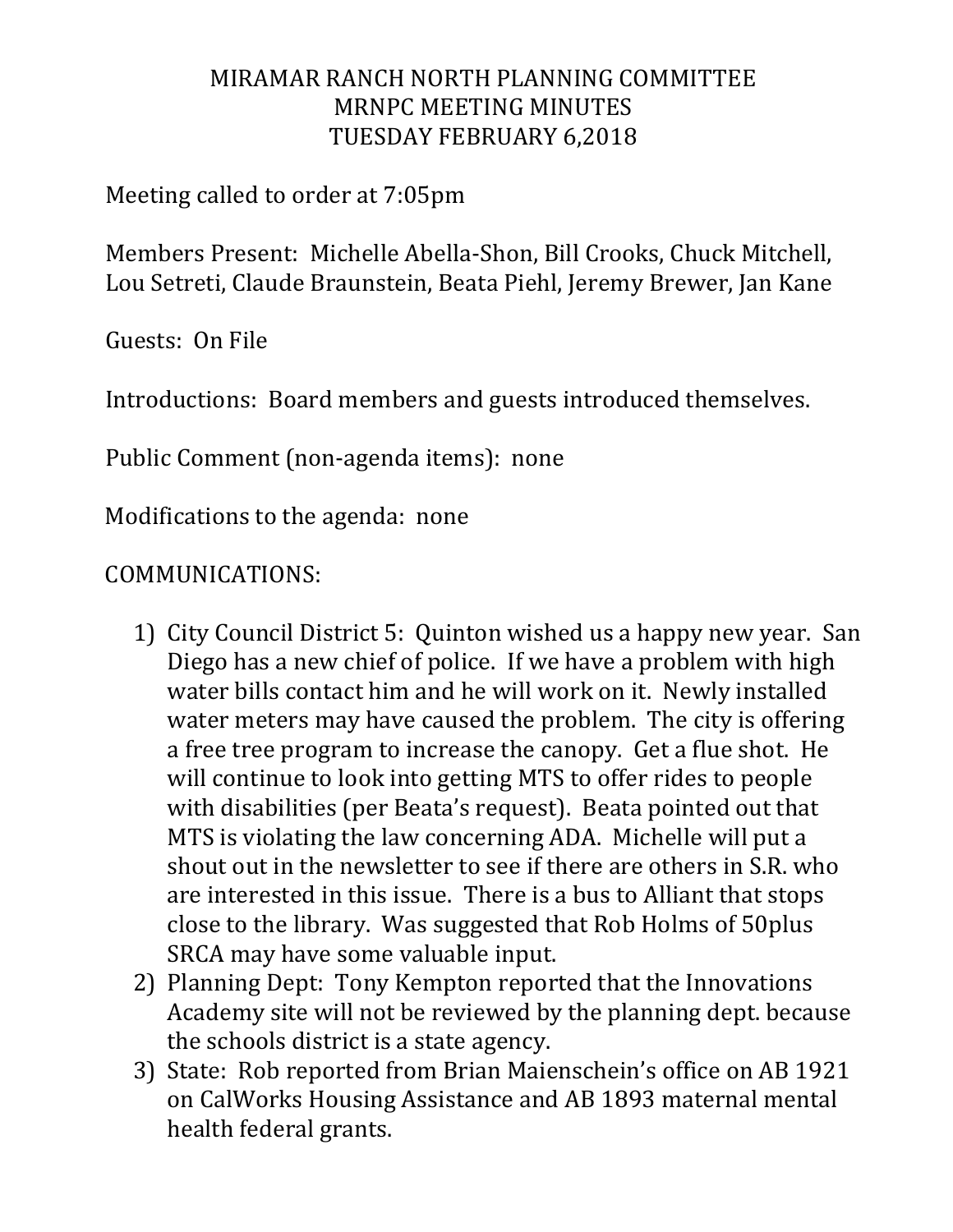4) Scripps Ranch Planning Group: There was a change of command at Miramar Marine base on February 1. The new base commander will be at the next SRPG meeting. The electric underground line is almost complete. Repaving of Pomerado and Stonebridge should begin in March. The draft EIR for the gas pipeline under Pomerado Road should be out August 2018. SRPG will oppose because there is no more room under the road. The Chabad Campus of Life will present next month. A Switzerland based company Diversified Resources is attempting to buy Alliant University and turn it into an Incubator type campus. Ballast Point Brewery is consolidating its facilities to its Mira Mesa site and is looking to rent the Scripps Ranch site to a start up micro brewery. Some Stonebridge residents don't like the Super electric pole that has been erected and would like it undergrounded.

Michelle asked how is SRPG mitigating for the traffic impact on Pomerado Rd.. Discussion about plant material next to the road, the historic state route 395 designation and the ballot in 98, 99 not to expand the road.

5) SRCA: Will be going over its by-laws.

## PRESENTATIONS/DISCUSSIONS/ACTION ITEMS:

1) Mark Hughes presented information on Community Choice Energy for Climate Action Plan. A motion was made by Chuck Mitchell to "recommend City Council approve Community Choice energy for Climate Action Plan." Seconded by Beata. Passed 6-0- 2. Bill Crooks recused himself since he owns stock in SDG&E and Claude had more questions. Michelle will write the letter and forward to City Council.

CONSENT AGENDA: December 5, 2017 meeting minutes approved on consent.

## COMMITTEE REPORTS:

1) Chair's Report: Chuck Mitchell is resigning after 7plus years on the board. Thank you for your service. You will be missed.